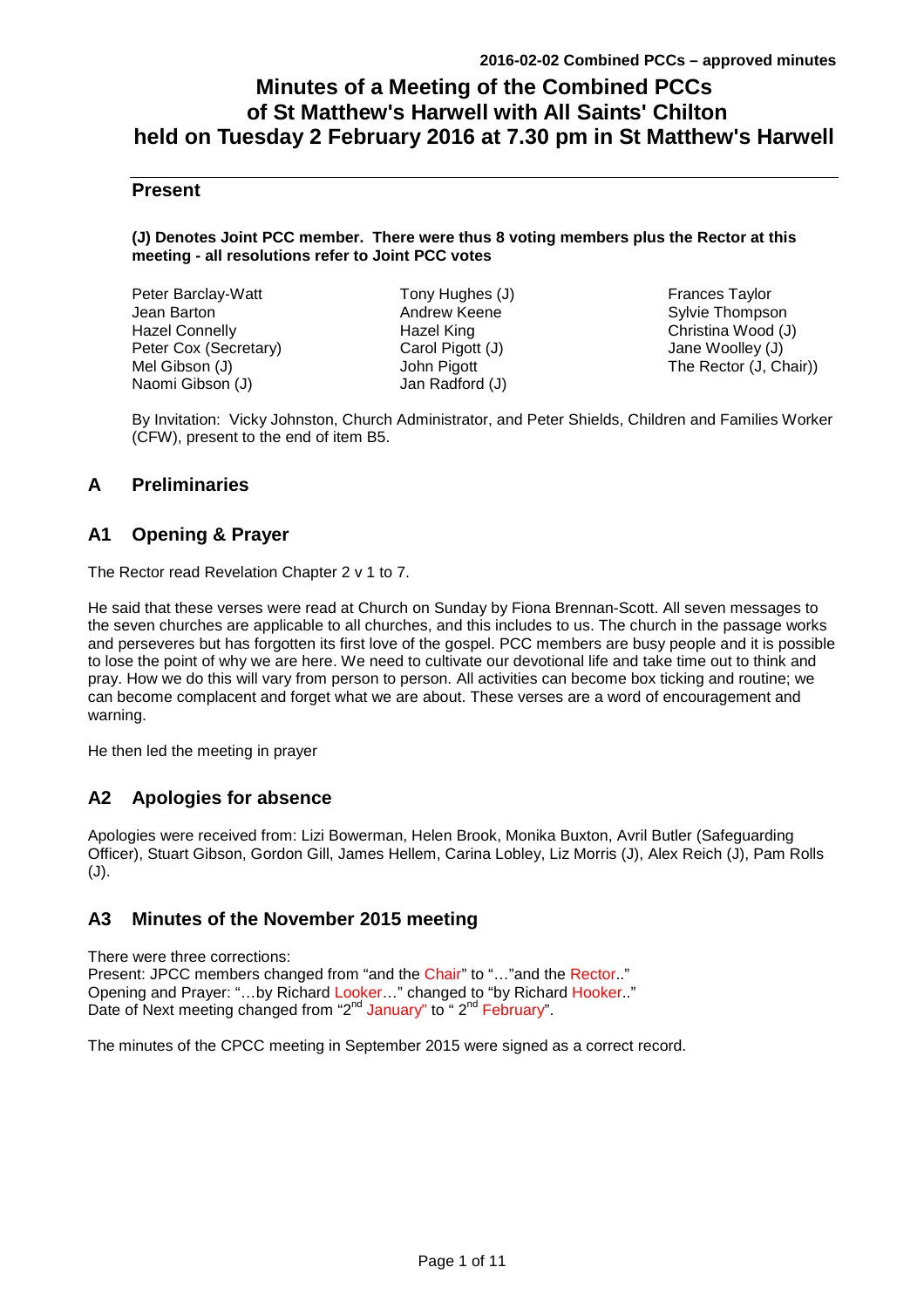# **A4 Actions / Matters arising**

Paper B refers - Actions/matters arising from November 2015 meeting (and status where known)

The Paper was read by the Secretary and is reproduced here. The Rector added further updates on some items

### **Carried forward from earlier meetings and or modified at the September 2015 Meeting:**

#### **Item 4e: DBS Checks for Children's Group Leaders and Safeguarding of Vulnerable Adults**

**ACTION:** Once found (in office) the list will be logged in a secure database and forwarded to Safeguarding Officer.

**STATUS:** The Rector reports that he and the Church Administrator are planning to modify the structure of the member records in the database to be able to record this information. They have not yet had a chance to look at this, but it is on the agenda, along with other database-related matters. It is in hand.

The Rector added that Avril Butler is working on these items.

#### **Item B4 World Mission**

**ACTION:** Rector and Church Administrator to clarify in the Newsletters that the new World Mission Group is in addition to the old Mission Prayer Group which is continuing.

**STATUS**: The Rector said that this would be included with a World Mission update. It was stated that the words "new" and "old" should not be used.

Discussion ensued and Peter Barclay-Watt and the Rector described the current situation:

It was stated that in fact the Mission Prayer Group continued to meet until the summer and has not met since. The World Mission group started meeting in the autumn and were joined by some members of the Mission Prayer Group. The World Mission Group meets approximately once every 6 weeks. The next meeting is in a fortnight.

Jean Barton said that the Mission Prayer Group used to meet monthly. There was some misunderstanding but they have now worked their way through this.

### **C 3.2 Safeguarding Good Practice Guides / Safeguarding of Vulnerable Adults**

**ACTION:** Safeguarding Process Flowchart to be produced, **STATUS:** In hand. The Rector added that Avril Butler is working on this.

### **C6 Governance and Reducing the Burden of PCC Meetings**

**ACTION:** Joint Budget proposal **STATUS:** In abeyance **ACTION**: Specific responsibilities of Church Post-Holders to be worked on. The Rector added that he is working on this.

## **B Mission Strands**

## **B 1 Children, Youth and Families**

Paper C refers: An update on the previous quarter and developments pending for the next quarter.

The Children and Families Worker (CFW) distributed copies of the paper and apologised for its late distribution. He also distributed copies of the Generation to Generation annual report that was distributed to the Benefice congregations.

He said that the paper is in the same format as for previous meetings. There are quite a few items now achieved or completed, lots of work partially achieved or a work-in-progress and a couple of items that have had no progress.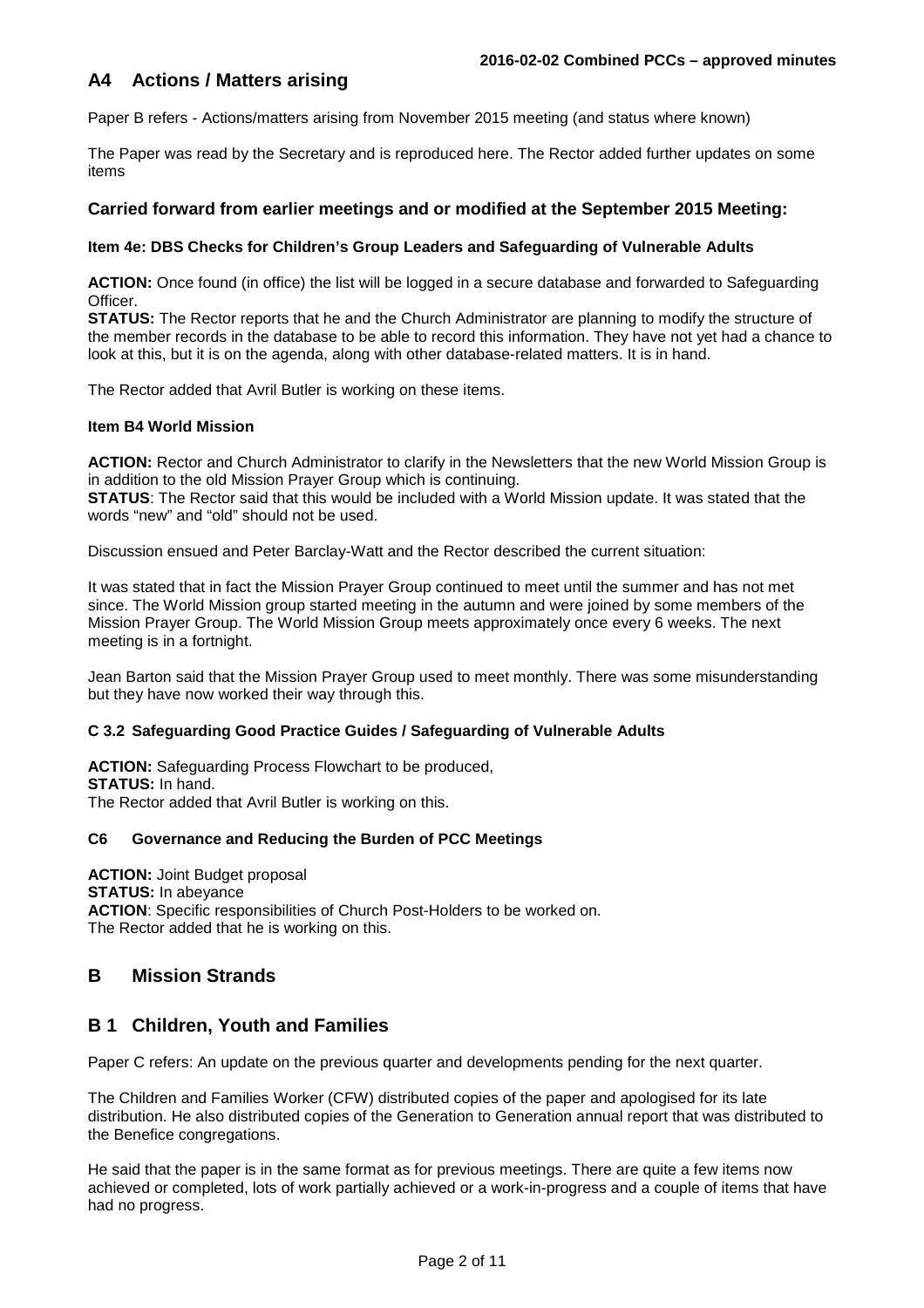The Children and Families Worker talked through various aspects of the paper and added the following information:

### **Christmas**

There were four main services across the Christmas period. This was the most time consuming item during the period covered by the report.

#### **Children's Services:**

Kid's Church carries on in maintenance mode rather than progress. "See and Know" at All Saints' is in abeyance during the other changes there. It will not be forgotten but will be considered as part of the bigger consultation.

#### **Fledgelings:**

Numbers are healthy and there are new parents attending each week. Esther Corbishley is leading a lot. There is a lot of potential especially at All Saints'; the ministry is thriving there on Sunday morning and preschool. There is a good core of parents.

#### **Youth Fellowship**

Numbers attending are healthy - there are 25 each week attending across both sessions though they have not yet been running a year - they started with 3 attending.

#### **Schools**

There are some Chilton School parents who object to their children receiving Christian messages at school. Nevertheless, the CFW has recently met the Chilton School head teacher and the churches have been asked to run Prayer Spaces again after all, an answer to prayer. He has also been asked to work there as a classroom assistant with the nursery and foundation stage as there is no male staff member at the School. Praise God.

There are opportunities and elements are positive at both schools, including Easter, Christmas, and assemblies.

Several threads are coming together around families in need. The CFW has a heart to meet the needs of troubled families whose children attend the schools and his wife is working with the same families in the Balsam project.

#### **Community Events**

There is potential for lots of growth especially where the schools are involved. Advent Doors involved a number of children and families and the congregation and 48 different homes. This included those who do not regularly attend church. He also mentioned the Lads and Dads event and the Alpha Male event as in Paper C. The Alpha Male attendees were happy to pay for it and the pub landlord was keen to support another course.

### **Pending Items**

This is the half way point in the CFW's initial 3 year contract. He is at capacity for his own involvement. He intends to develop the teams and people to lead them so he isn't doing it all. He is reading Exodus and Leviticus at the moment. Craftsmen were appointed to both build the temple and teach more craftsmen. This will be across all areas for the next 18 months.

Discussion ensued:

- In response to a question the CFW said that his nursery/foundation stage involvement at Chilton School as a parent / community worker, not explicitly Christian.
- It is so encouraging and thrilling to see what has happened.
- The CFW was asked about how he would recruit and build up teams as a lot of the two congregations are involved already. The CFW replied that there are now 110 different individuals involved in the Children's work. Communications was stated as needing improvement at the last meeting. He is now doing a weekly report for the Service Sheet. The notice board is in hand. It was a good exercise to count the number of volunteers and hours they contribute. There is a big pool of people. He wants to give ownership and leadership to them.
- The Rector said that multiplying and empowering is important in every area of church life.
- There is a limited number in the congregation so we must focus on the key areas. The CFW said that some areas of CFW work are very exciting but we therefore can't do other areas of work though they may come later.
- The CFW said that there are quite a lot of gifted, talented, parents involved in Fledgelings and Advent Doors. They are not necessarily church members but there is a lot of good will and ideas. He is keen and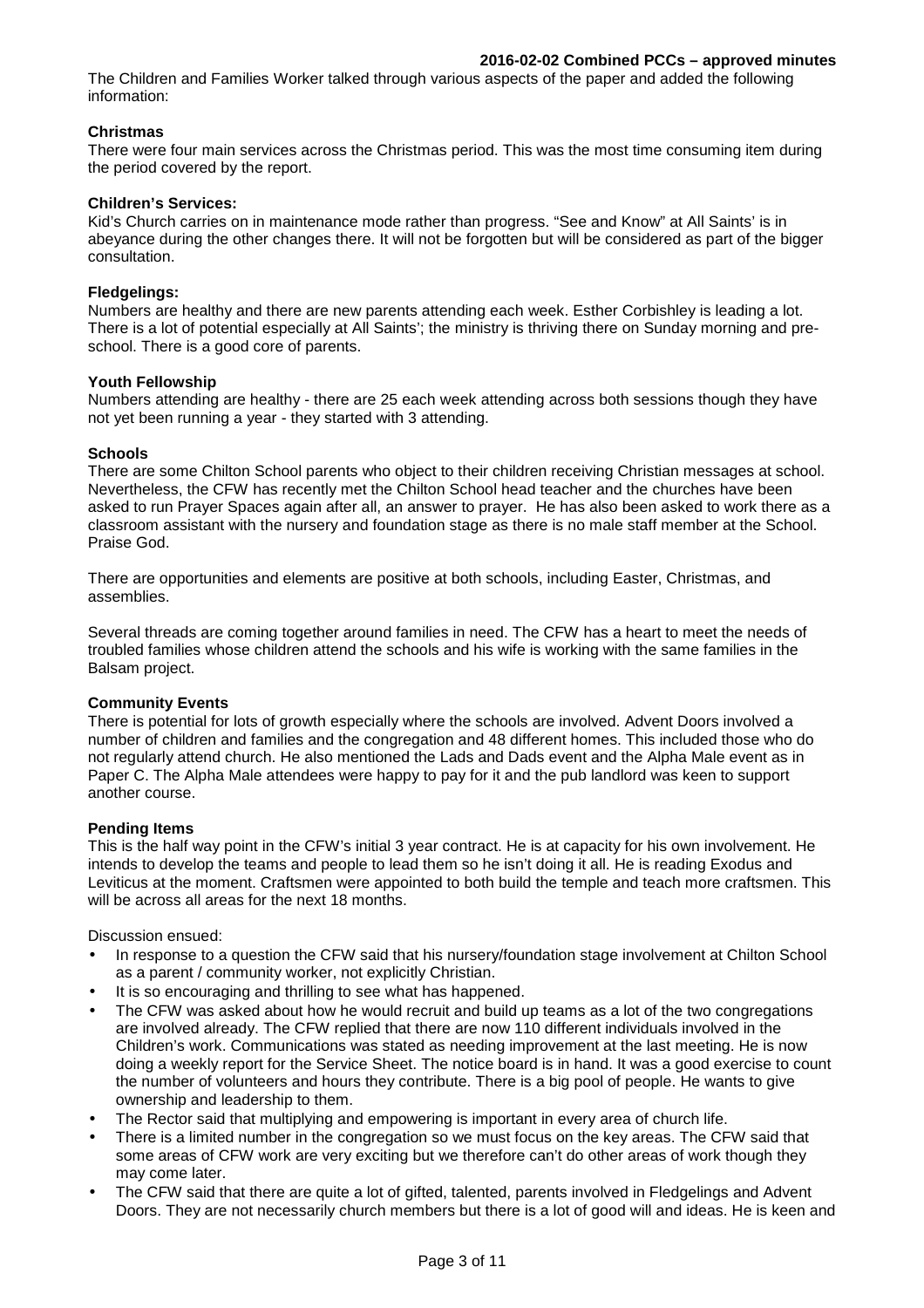#### **2016-02-02 Combined PCCs – approved minutes**

conscious to develop new young Youth Fellowship leaders in the longer term once they are 18 years old. There is a lot of zeal amongst that age group but not much wisdom. The Rector said that this is a lifetime's task.

The Rector said agreed that we are now at the half way point of the initial CFW contract, and there is a phase 2 financial appeal – see item C 2.2.

# **B 2 Evangelism and Discipleship of Adults**

#### **B 2.1 Home Groups**

Paper D refers - progress including the Advent study, upcoming Lent study and new groups.

The Home Groups Co-ordinator Jean Barton reported and answered questions:

In addition to the progress reported in the paper, a group of Chilton Field mums are considering starting to meet on a weekday evening. There are two new groups and another meeting for Lent. She highlighted the request in the paper that all members of the CPCC invite one person to join a home group. If possible let the group leader know that a new member is coming.

The Rector said that home groups take people from the "Congregation" to the "Committed" (ref. diagram in Combined PCC September 2015 item B 0.2) and is building community. About 70 individuals are involved. Jean Barton said that 60 – 70 meet each week and more attend occasionally. The two new groups have 10- 12 more people. The Rector said that there are 300 people who regularly attend the two congregations, so ¼ attend the small groups. The CFW said that it helps to draw the "Crowd" in to faith.

The Rector added that asking people to serve is a good way to draw people in, i.e. the "belonging - believing - behaving" philosophy. Small groups have a critical role in deepening faith and fellowship. He thanked Jean Barton for her work.

#### **B 2.2 Marriage Course**

Jean Barton reported:

There will possibly be another course in the Autumn once the number of couples is known. The Rector said that the previous course picked up some of the couples who will marry in future months. Vicky Johnson said that there are not many marriages booked for 2016 as yet.

Jean Barton said that it is possible to do a marriage course for married couples as well as for marriage preparation. The course was originally designed for married couples. It would depend on sufficient interest. Many of the couples currently attending are living together anyway.

## **Valentines Day Service Sunday 14th February 2016**

The Rector said that this service will be open to all couples and no one will be turned away. Singles will be welcome too but the focus will be on couples. He encouraged people to invite people. It was stated that gifts will be distributed and the Orchestra will play. Discussion ensued including:

- The service is lovely to do but the church should bear in mind that there are a lot of widows in the congregations as well as couples, many of whom attended church following the loss of their partner. Marking Mother's Day has similar challenges.
- The Rector said that he would bear this in mind for all targeted services.
- The widowed still have a relationship with the deceased spouse.
- The advert on the front of the Broadsheet states that this service is for couples. This should be softened. The Rector said that it is difficult to balance all factors when there is a focus for a particular service..
- This is an extra service, not the main Sunday service; it is fully optional.
- It is possible same-sex couples will attend. The Rector said that everyone will be welcome at the door this is not a formal blessing which would be illegal as the Church of England is not allowed to do this and it applies across the board. People interpret "couples" how they want to.
- Next time we can consider how to bless people not in a relationship so they feel just as valued. This can be a difficult time for those who are widowed, divorced and those who have never married.
- The Rector said that there could possibly be a sermon series including preaching on singleness, which is not often talked about. We must be sensitive to a range of situation that people are in.
- The Valentine's Day Service is a good thing to try. The Rector said that this was suggested as Valentine's Day is on a Sunday this year.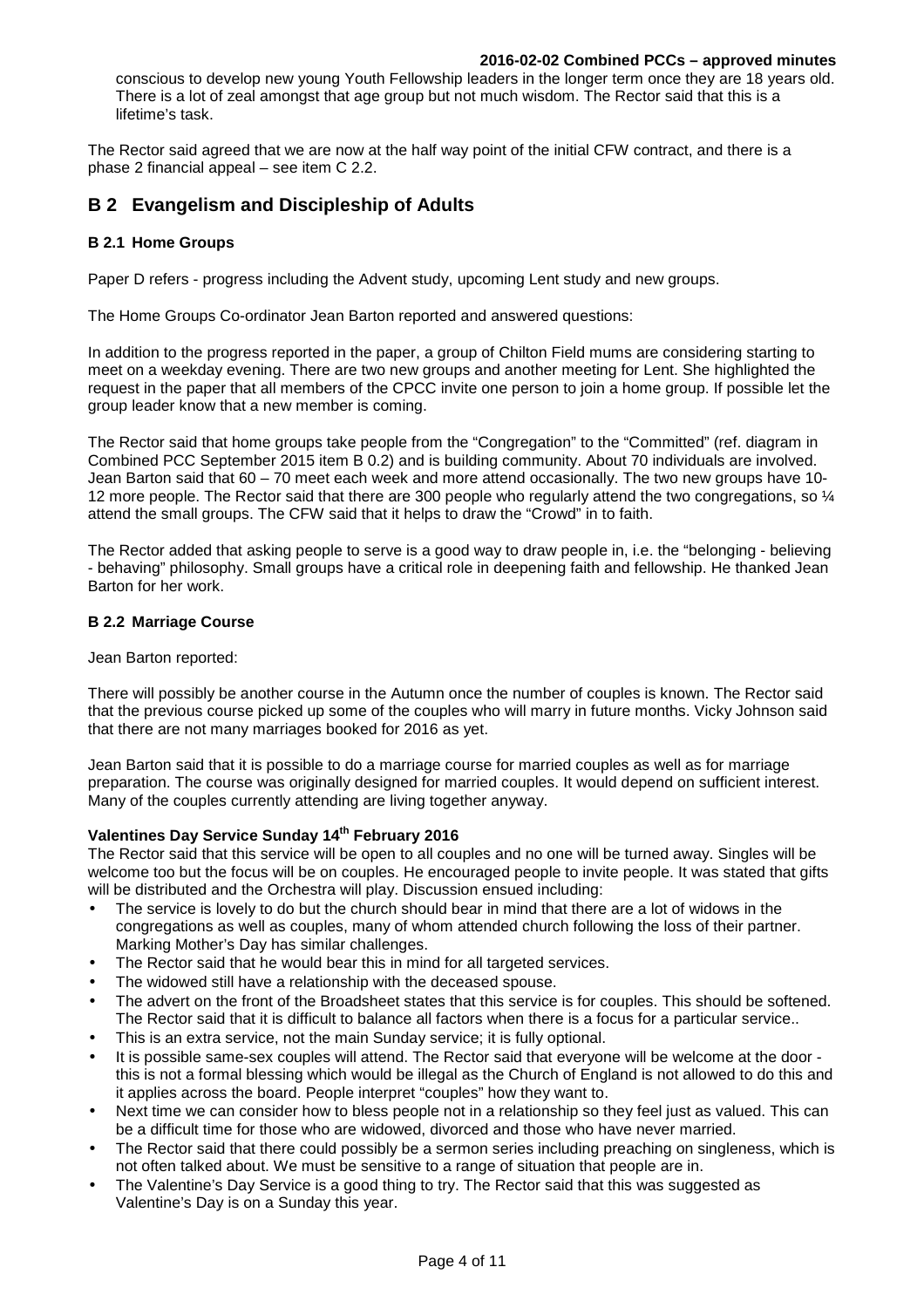#### **B 2.3 Alpha Course**

The Rector reported that there is currently no course scheduled. A course will be scheduled as Alpha Courses are an important part of outreach.

ACTION: Rector to schedule an Alpha Course

#### **B 2.4 Responding to Poverty**

#### **B 2.4.1 Christians Against Poverty (CAP) Money Courses**

Paper E refers: Upcoming courses in the Benefice and a request to run courses in Didcot.

Naomi Gibson added that the third course has just started. The courses have been held in the evenings so they will try a Saturday course and a Friday Daytime course to suit more people. The attendees have mostly been people that she, Liz Roberts and Lizi Bowerman know. Liz Roberts advertises the courses in the Job Centre Plus, on fliers and on Facebook.

Following expressions of interest from members of local churches, it was considered worth offering via Churches Together in Didcot District (CTDD) for our CAP team to provide CAP Money courses, with hosting churches providing the venue and refreshments. Discussion ensued and the Rector and Naomi Gibson answered questions including:

- The Harwell and Chilton PCCs paid for some of the training, others were self funding.
- Naomi Gibson said that there are 6 people trained to run the courses, and we should help each other in the Deanery.
- We should do this if possible.
- This would test the market for the courses as well as providing experience in running them.
- People in Didcot might then also be inspired to train to run such courses.
- The Rector said that there is quite a lot of co-operative work being carried out across the Deanery.
- There are a lot of people in Didcot so if we provide a start it may take off. This is a fantastic opportunity in the wider community.
- Naomi Gibson said that the courses are a good evangelistic tool but all attendees to date are already committed Christians.
- If there is a need in Didcot and people who can meet the need here, we should do this.
- The Deanery is encouraging parishes to share resources.
- It may be easier for attendees from Didcot if the course is delivered by people they don't know. This may also apply in the Benefice.
- In another parish, word got out about the courses and they were inundated with people wanting to participate. Advertising and growth does not necessarily happen the way you envisage.

#### **There was a general consensus of agreement about making an offer via Churches Together in Didcot and District.**

#### **B 2.4.2 Community Bank**

No report

#### **B 2.4.3 CAP Debt Help Centre**

The Rector reported that this is still under consideration.

#### **B 2.4.4 Didcot Emergency Food Bank**

The Rector reported that this continues to be well used and supported. It was stated that there are always a lot of people there when the Benefice's donations are dropped off.

It was suggested that there are a couple of Sundays for donations to be made as well as Harvest. The Rector said that this could be coordinated with times of low donations. Enquiries will be made.

**ACTION:** Mel Gibson to ask Food Bank.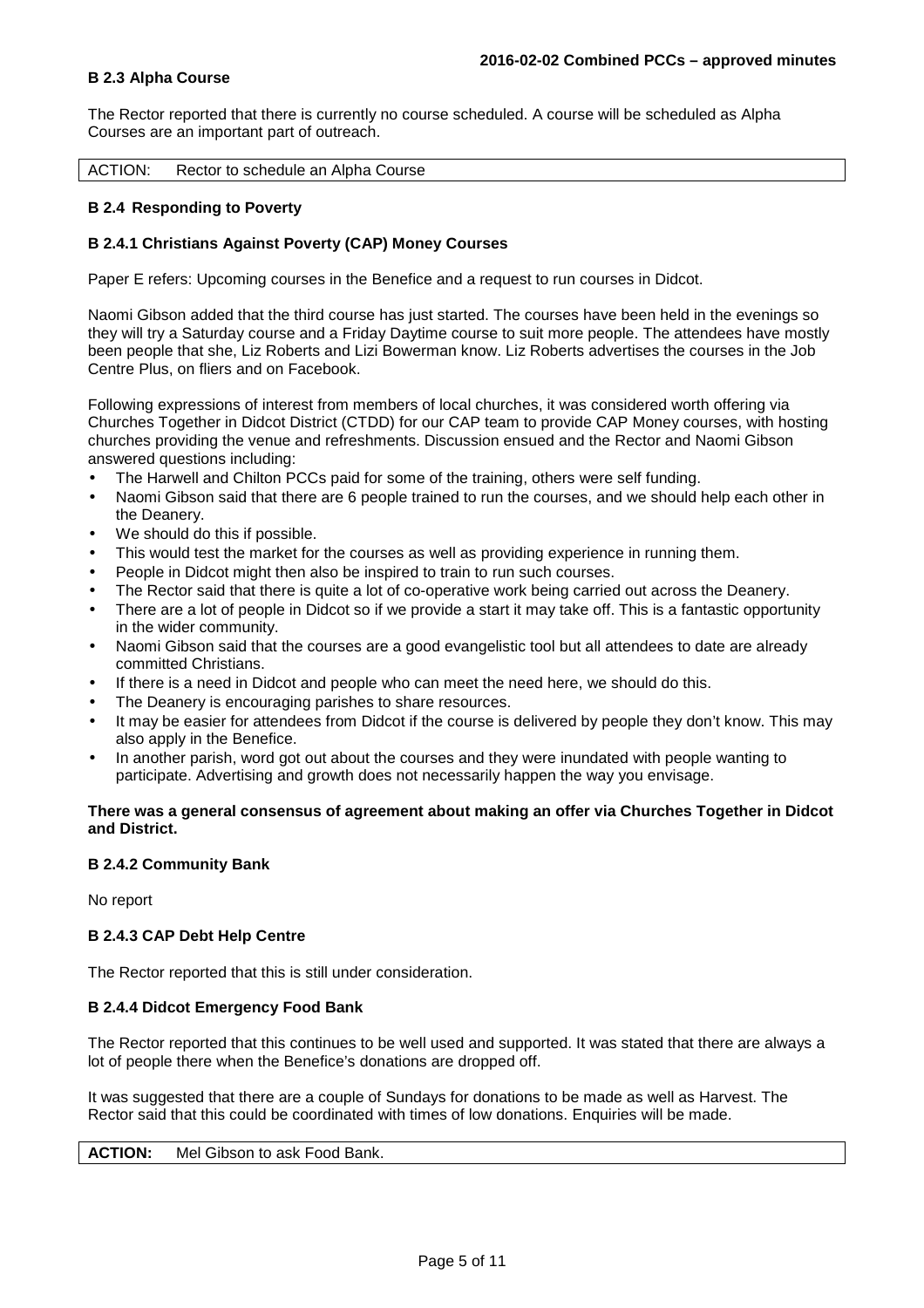# **B 3 Pastoral Care**

Pam Rolls sent an update which the Rector read out. This was labelled Paper H after the meeting. It includes Pastoral Care team news and meetings, funerals and the Generation Gold Services.

Jan Radford added that it was good to see people attend the Generation Gold services who don't usually attend church. Some do attend Evergreens. Please pray for those who could also attend. Some are unable to attend. There could also be an Alpha course.

She added that she has quite a few pastoral encounters through her job (as Chaplain to the Oxford Hospitals). Please contact her if you know of anyone in hospital that would appreciate this.

There was discussion of how to promote the Generation Gold Services via postal invitations etc. There was discussion of transport available for those who have problems getting to church.

## **B 4 World Mission**

#### **Missionaries**

The Rector and Vicky Johnston reported that Christine Perkins is due to visit soon and arrangements are being made including visiting Youth Fellowship. There is a new prayer letter on the notice board. The Sharlands are in touch regularly.

#### **World Leprosy Day**

It was stated that this was mentioned in a Sunday service sheet but the presentation in church was on a different subject. The Rector agreed and said that we do support the Leprosy Mission and have done this in the past but it is a challenge to schedule talks and speakers along with the CFW appeal, Christingle and Baptisms and so on.

## **B 5 Worship Services**

#### **B 5.1 Possible Change to Services at All Saint's and Proposal for a "Fresh Expression" Service**

The Rector reported that plans are in progress for this and it could also be discussed at the PCC Away Day. All Saints' PCC has had an Extraordinary Meeting to discuss the possible change in morning services. There was reluctance to move to the proposed two morning service schedule. Instead it was suggested that a family-friendly, informal, Messy or Fresh Expressions church service is created. It could include crafts and a meal. A similar service in Ladygrove in Didcot is well attended.

Chilton PCC members said that it would focus more on Chilton Fields and the young families there. The Rector said that some Chilton Fields families do attend church but the estate is under represented. So the service would be held there, at least initially. Though this is in Chilton Parish it will be a Benefice activity similar to Connect which had significant support from Harwell Parish and Harwell families attended.

This will involve the Children and Families Worker (CFW) in a major way and in due course should involve others. If it starts in the Community Room it may relocate. Other possible locations could include the School though it would be less visible. There could be a link to Wednesday Fledgelings and the Chilton Village Hall (which is in the other part of the village).All Saint's church building is currently unsuitable. It could possibly move to Harwell in due course if attendees are prepared to travel.

The time and day could be Sunday afternoon but not morning or else it would clash with the current services. Saturday or a weekday would be possible too though people may be busy. It may be a good idea to create a weekday event.

Discussion ensued and the CFW and Rector answered questions including:

- The CFW said that Easter could be a natural opportunity to try this as an Easter family service in the Community Room.
- There was a discussion of the capacity of the room which is licensed for 50. The CFW said that it can hold 20 adults and 20 children in a Fledgelings setting. It would be a good place to start – it is a smaller room that would feel cosier; then potentially move later.
- The Rector said that it is a good location for visibility and ownership.
- The Rector said that it would be aimed at different groups than Connect. The service could be aimed at Christians for discipleship or at non church "crowd" for outreach. He suggested that it could be a church service and include Word, Worship, Witness and Welcome.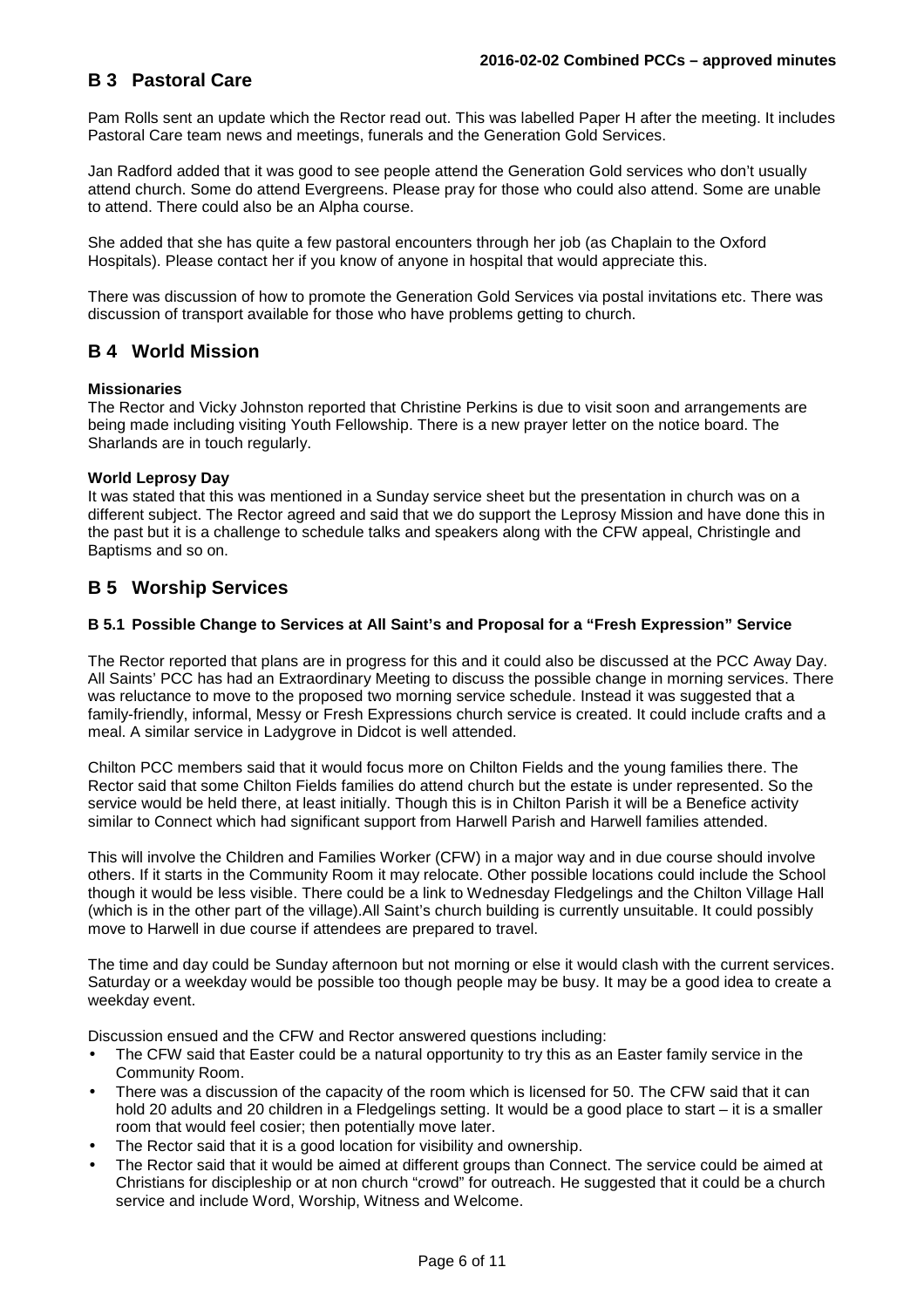## **2016-02-02 Combined PCCs – approved minutes**

- The CFW said that we don't want to keep repeating the cycle of Connect, as people considered it had fulfilled its aim. It lacked sharp focus. We need to decide what we want to achieve and give the new service a clear remit. If this is to be a church service it should be for the Christian community of believers. If we do it well it will evangelise naturally. It should be aimed at young Christian families, the potential for growth is with them but they are not catered for particularly well.
- The service could be run in a way that friends and neighbours could be invited. The CFW agreed and said that all services should be like this. There is not a clear picture of the format yet.
- The CFW said that Kids Church could evolve the children that attend Kids Church are from families that already attend church. Holiday Club was universally enjoyed but the children didn't stay. This may be a Benefice Kids Church in time.
- An Abingdon parish launched a "Messy Church" on Sunday afternoon which now has a massive attendance. The Rector asked if it was called "Church" which would make a clear distinction. It was said that it was well known in the area.
- The Rector gave an example of someone he had met works every Sunday so could not attend church. This would be an opportunity to move away from Sunday to a more accessible time.
- 4:30pm on Sunday would be a good time as there were not many Church functions scheduled then. The Rector said we could see a fall off in attendance if the weather was good as we did with Connect and Hands Free.
- Mid week may be difficult as many people commute. The Rector said that tea-time events at Chilton School have been well attended. It was stated that the children would be at the School already.
- The Rector said that Chilton PCC had decided not to change at the moment from the current 8am, 9.30am and 5<sup>th</sup> Sunday evening service but the proposed Fresh Expressions service may not necessarily address the issues that led to this being considered. A Chilton PCC member said that the Chilton PCC would revisit this.
- A Café Church was started on a Saturday morning in a church. It has grown a lot as there is no café locally.
- A few groups meet in pubs.
- Several committee members said that Easter would be a good time to try this as Easter Services are well attended. The Rector said that Easter Connect was well attended.
- Vicky Johnston said that the print deadline for the Easter cards is next week.
- There was discussion of which day over Easter would be best.

The Rector said that the general feeling of the meeting was positive towards the Fresh Expressions service. It could be researched further. If at Easter it would be before the PCC Away Day. He would discuss the day and time with the appropriate people.

ACTION: Rector to arrange Service.

# **C Facilitation and Partnership**

## **C 1 Communications and Operations**

### **C 1.1 Progress Report**

Paper F refers: Communications Report January 2015 including progress since the last meeting.

### **Photocopier**

Vicky Johnston outlined the situation as described in the paper, answered questions and added some further information: The photocopier is discontinued. The Broadsheet takes days to print. There was a problem during printing of this month's Broadsheet which was solved but only temporarily. We have also experienced problems with the office PC, but you can't wipe the PC and start again as the printer driver would be lost. She explained various options for replacement. The Rector said that the printer was refurbished when we got it.

Discussion ensued and it was stated that someone in the congregation is employed in this field and may be able to give advice.

| <b>ACTION:</b> | Tony Hughes to enquire |  |
|----------------|------------------------|--|
|                |                        |  |

### **Photographs of PCC Members on Website**

The photographs are now up in the porch. Vicky Johnston asked if they should also go on the website as people go to the website to investigate the church before attending so they know some of the faces. We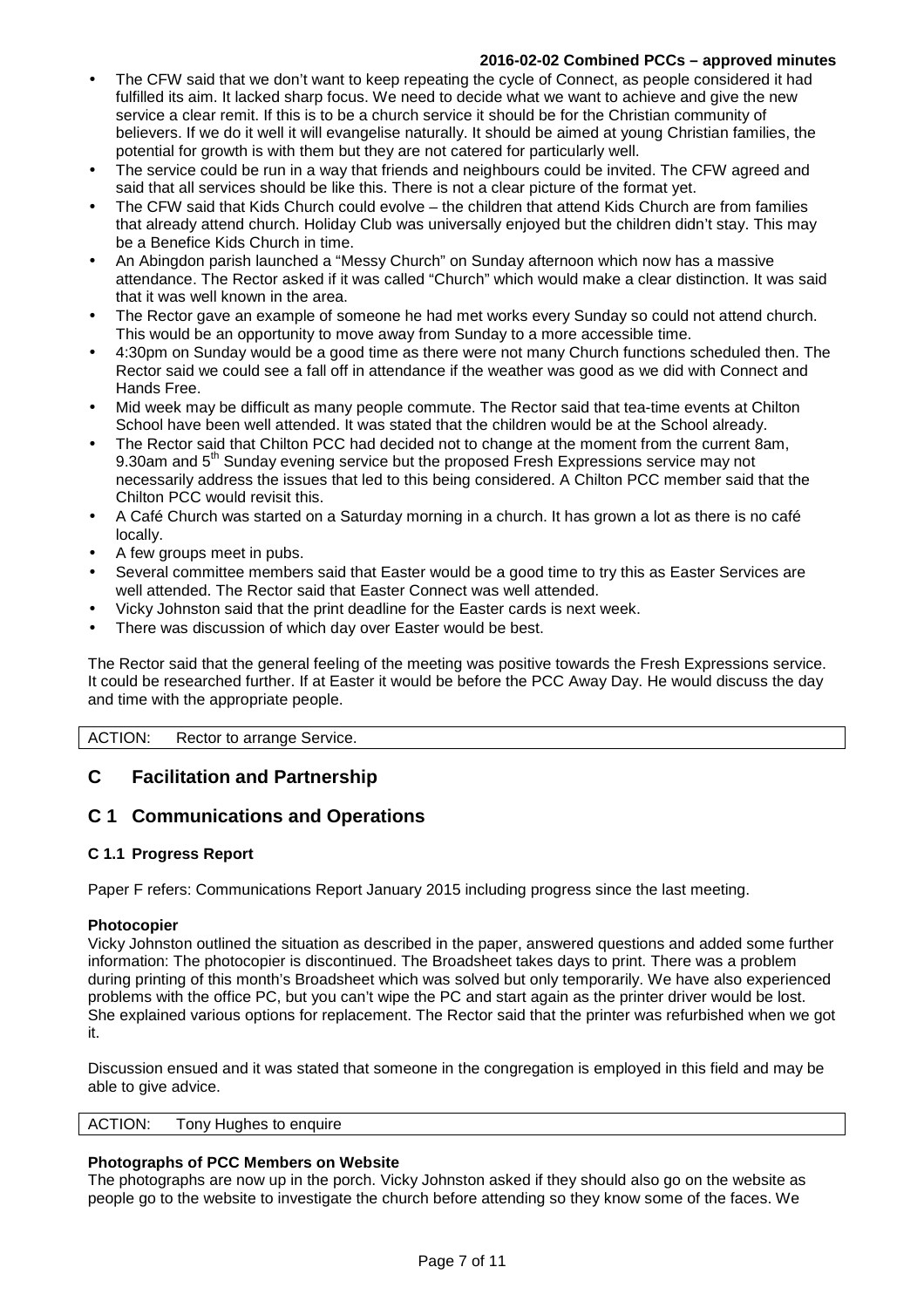#### **2016-02-02 Combined PCCs – approved minutes**

would need permission to upload them. The Rector said that he would ask the PCC members via an opt-out email.

ACTION: Rector to get permissions for photographs on website from PCC members

There was discussion of what personal data was accessible on the website and editing of permissions to view data. Vicky Johnston said that she removes all personal contact details from the Broadsheet and Service Sheet before uploading them to the website

#### **Mobile Friendly Website**

A PCC member asked if the speed that the photographs move across the screen could be slowed down. The Rector said that he could investigate. Vicky Johnston said that a lot of the website was pre programmed and she just uploads the content.

| <b>ACTION:</b> | Rector to investigate |  |
|----------------|-----------------------|--|

#### **External Notice Boards**

It was asked that Vicky Johnston's name is added to the Harwell Church board. Tony Hughes advised that we could order a completely new board (which would cost about £200), but it would be best to do this when the pattern of services was stable. In the meantime we could order a strip that can be added at the bottom. A Chilton PCC member said that this would also apply there.

| ACTION: Tony Hughes to Investigate. |  |
|-------------------------------------|--|
|                                     |  |

#### **Young People's Broadsheet Special Edition**

Vicky Johnston said that there had been no volunteers from YF or Scouts.

The Rector thanked Vicky Johnston for her work on this idea.

### **C 2 Stewardship and Finances**

#### **C 2.1 Stewardship Report**

Peter Barclay-Watt read out a report which was labelled Paper H after the meeting. He gave some additional updates and answered questions:

The Harwell Parish deficit of £8,000 will be supplemented by a £26,000 legacy so there will be an £18,000 surplus in April. The reasons for the 10% Missionary spend have been circulated.

The Rector said that the Chilton Parish budget has an agreed deficit and there would be a budget review mid-year. The missionary giving is currently at 15%, but will be reviewed mid-year. A PCC member said that the Chilton deficit will be £9,000.

#### **C 2.2 CFW Fundraising**

Peter Barclay Watt made the following statement and answered questions:

Pledges at St Matthew's to cover the current three year contract for the Children & Families Worker to 2017have been received including £1,500 from the Deanery to cover the £42,000 Harwell share of the £60,000 total. Harwell has committed £20,000 of reserves and as things stand will have to draw £17,500 from the reserves.

As a result of the recent fundraising push for a continuation of the Children & Families Worker contract after 2017 new gifts and pledges at St Matthew's totalling £10,300 have come in with more last week including three renewal pledges i.e. there are some encouraging signs. None of this reduces the £17,500 needed from the reserves for the first three years of the contract. The current focus is on renewal and the deficit will be made good from reserves.

Comments included:

- It is encouraging that there are new pledges.
- Some people may not have completed the forms asking about renewal of pledges.
- The Rector said that there was already a plan to write to thank the donors and could add a request for clarity if they are going to renew.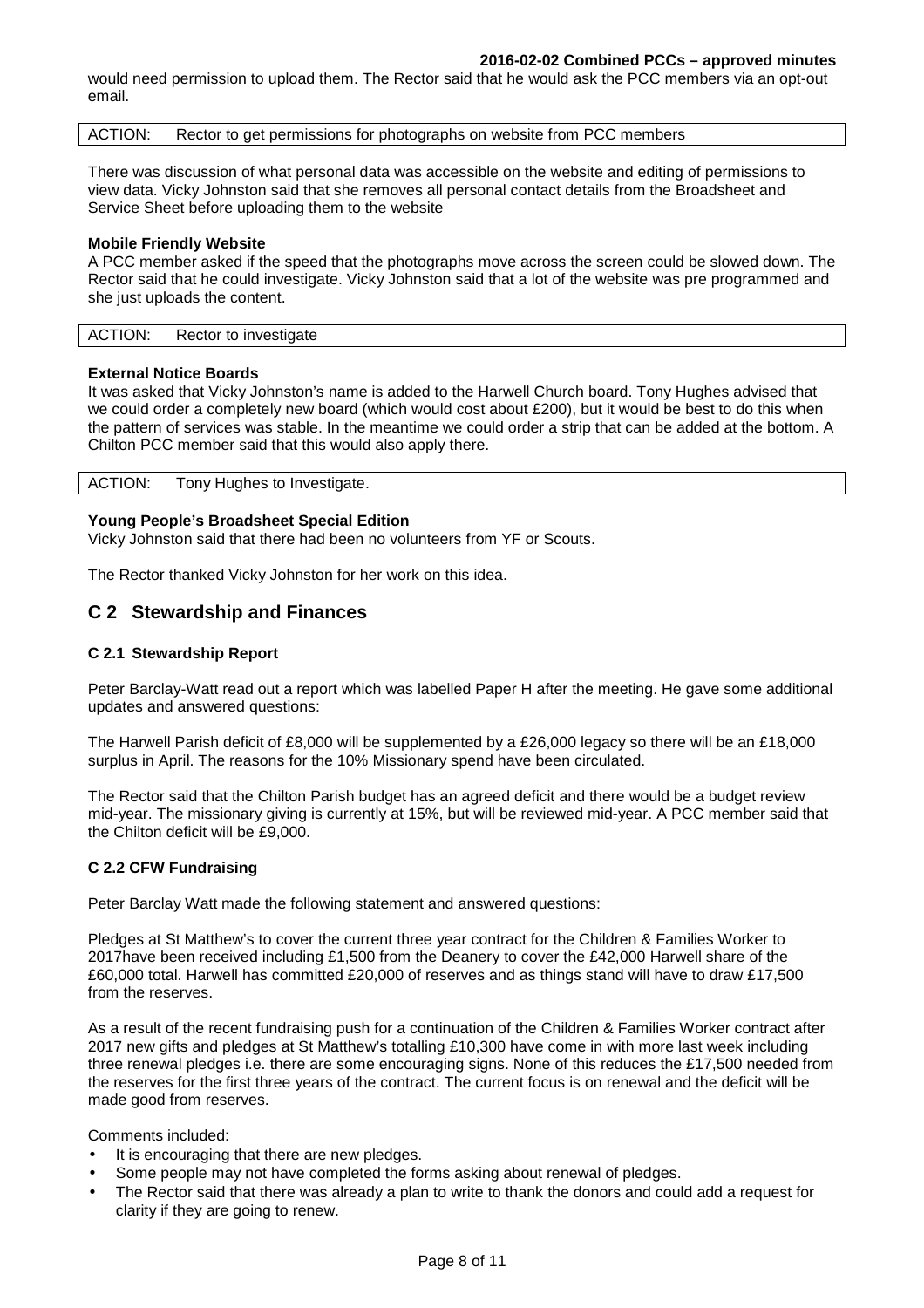The legacy of £26,000 is to St Matthew's.

Peter Barclay Watt asked for clarification on the membership and aims of the Stewardship Committee. The Rector said that the focus of the Stewardship committee is on fundraising and for example to coordinate electronic giving and encourage legacies. The individual Parish Finance Committees recommend how the funds will be spent.

There was discussion of the membership of the Stewardship committee, which was said to be the members of the two parish Finance Committees and others. The Rector said that he would try to clarify this.

ACTION: Rector to define membership of the Stewardship Committee

## **C 3 Safeguarding**

Paper G refers: Policy on the Use of Social Media and Private Messaging.

#### **C 3.1 Policy on the Use of Social Media**

The Rector said that this was based on the Diocesan policy with input from the Children and Families Worker. The JPCC is required to vote on accepting this policy as Safeguarding is a power delegated to it by the individual PCCs.

The Rector gave an opportunity for comments or questions but none were forthcoming.

| <b>RESOLUTION:</b>      | Accept the Policy on the Use of Social Media and Private Messaging |                            |
|-------------------------|--------------------------------------------------------------------|----------------------------|
| <b>PROPOSED: RECTOR</b> |                                                                    | <b>CARRIED UNANIMOUSLY</b> |

#### **C 3.2 Appointment of Social Media Administrators**

The Rector said that this is required by point 7 of the policy. The PCCs are trustees so should be concerned with how the churches are represented, their reputation and communication with the outside world. It was stated that groups on Facebook require administrators to post and sort out problems.

Vicky Johnston said that there are three official Benefice Facebook groups: Harwell and Chilton Fledgelings, Harwell and Chilton Churches and Harwell St Matthew's Friends. The Rector added that anyone inside or outside the Churches could in theory start another page claiming to be 'official'.

The Rector said that the Benefice Facebook groups are administrated by the Church Administrator Vicky Johnston, the Children and Families Worker Peter Shields and the Rector. Additionally Liz Roberts helps administer the Friends page.

Discussion ensued and it was suggested that the Facebook administrators listed above are appointed the Social Media administrators.

**RESOLUTION**: The Benefice Social Media Administrators are:

For the Harwell and Chilton Churches and the Harwell and Chilton Fledgelings Facebook pages: Church Administrator Vicky Johnston, the Children and Families Worker Peter Shields and the Rector.

For the Harwell St. Matthew's Friends Facebook page: Liz Roberts, Church Administrator Vicky Johnston and the Rector.

**PROPOSED: RECTOR CARRIED UNANIMOUSLY** 

#### **C 3.3 Appointment of New Benefice Safeguarding Officer and Deputy**

It was stated that Avril Butler is moving out of the area in the coming months and a replacement would be needed.

The Rector said that discussions have taken place and Heather House has agreed to step up from Deputy Safeguarding Officer. A new Deputy Safeguarding Officer is therefore needed from Chilton so there is a presence in both parishes. There is a requirement that the person is not involved in the children's and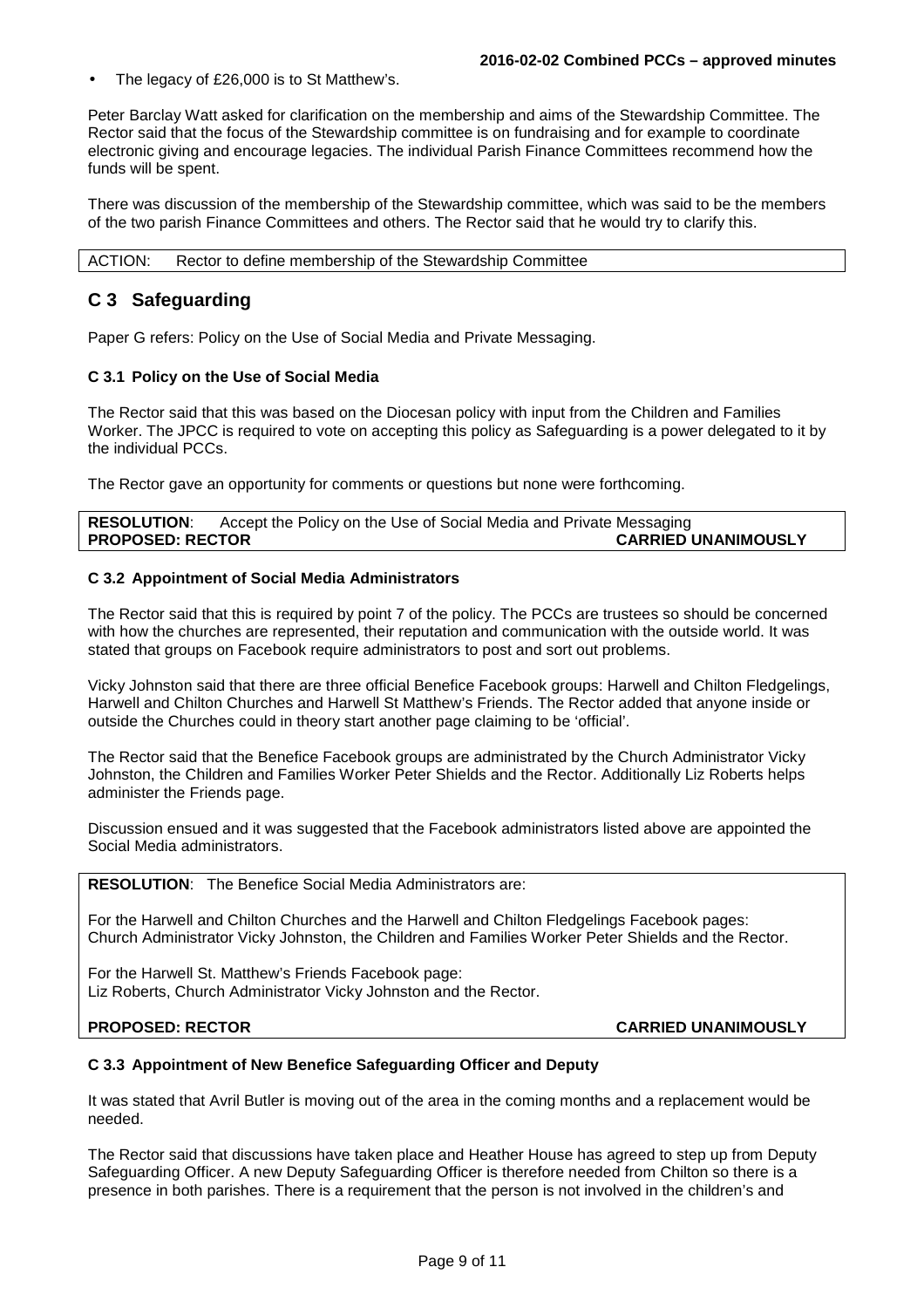vulnerable adults work. The role is not onerous but a new deputy is needed as soon as possible. There was a brief discussion of possible areas to look for candidates.

### **C 3.4 Church Tower Safeguarding**

The Rector read the following on behalf of Avril Butler:

A paper about safeguarding children in towers from the Central Council of Church Bell Ringers developed in collaboration with the Church of England National Safeguarding Team has recently been issued. A copy is on the Safeguarding Area on the Church website. Avril Butler is liaising with the Tower Captains in St Mathew's and All Saints' to ensure we comply with their recommendations.

The Rector said that we need to ensure good practice is followed as it is a legal responsibility of the Joint PCC.

# **C 4 Staffing and Leadership**

The Rector reported that there are no changes in personnel. As the Annual Parochial Church Meetings (APCMs) are approaching he has been in discussion with the PCC Officers and all have indicated they are willing to continue. St Matthew's needs a Deputy Electoral Roll Officer before 4<sup>th</sup> March.

## **C 5 Wider Church**

### **C 5.1 Deanery and Great Western Park**

The Rector reported:

Mark Bodeker has identified money management and debt as an issue and a there is a possible link to the CAP money courses in Great Western Park as well as St. Peter's Didcot and Didcot Baptist Church.

An increasing amount of the growth of Great Western Park is in Harwell Parish. Bishop Colin's interest continues.

Mark Bodeker's funding and Curacy continue to April 2017. Bishop Colin thinks funding can be extended beyond this.

There were two 'Fresh Expressions' meetings in December and January at lunchtime in the University Technical College including lunch, activities and worship. The meetings were ecumenical and well supported.

### **C 5.2 Deanery Synod Update and Deanery and Parish Share 2016**

The Rector reported that there is no further information form the Deanery. We are hoping that the Benefice Share will be frozen for 2017. If any Benefice does not pay in full, the Deanery loses its rebate which would have a big knock-on effect. Things are looking alright financially at the moment, but precarious.

# **C6 Any Other Business**

### **C6.1 Harvest 2016 and Benefice Barn Dance and Harwell Harvest Lunch**

The Rector said that the CPCC decided at the last meeting that Harwell would not have a Harvest Lunch this year and there would be a Benefice Barn Dance on the Saturday. The other Harvest activities will continue as usual. The donated food is usually pooled and some is auctioned. Discussion ensued:

- Some of the donated food used to be sold at the All Saints' Harvest tea.
- The perishable food goes to the Harwell Harvest Lunch.
- The Rector said that quite a lot of the food is sold at the charity fundraising market outside the Rose and Crown.
- Some of the fresh produce is donated by the School. The Rector said that we should consider ways to use it.
- A group called "Reading Soup" provides a soup meal to publicise and raise funds for local projects. This idea was started in Southampton. We could make vegetable soup and invite people as an evangelistic activity. The soup could be frozen.
- At the last meeting Alex Reich asked for volunteers from each parish to form a working party to help organise the barn dance event. The Hall and Band have been booked. Vicky Johnston said that a